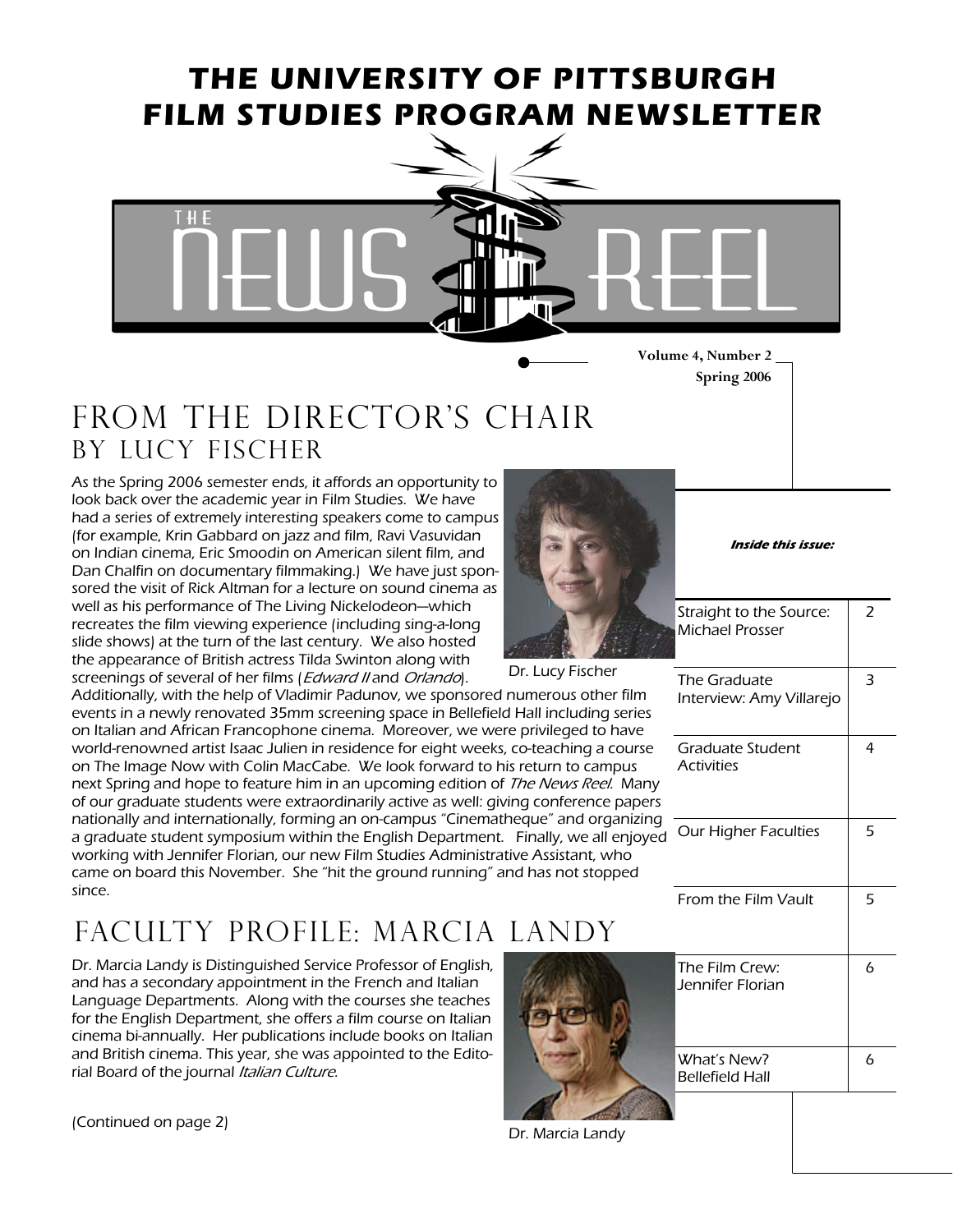#### **P AGE 2**

#### Straight to the source: Michael prosser

We have all enjoyed countless hours of perusing Hillman's extensive media collection possibly without thinking about where it all comes from or that sitting at the helm of this collection, at a papercluttered desk, is Michael Prosser. Michael has been working in libraries since 1988, spending nearly ten years at the Carnegie Library. Michael has worked at Hillman since October 2000 and has been in the Media Resource Center (MRC/ Hillman G-20), as Media Specialist, since July 2004. He prefers working in the MRC as it affords him a lot of personal interaction with the faculty plus, having an interest in film, it gives him direct access to the Hillman media collection. Michael finds himself continually seeking and obtaining films as the needs met by the MRC increase annually. New

additions are recommended or purchased for the MRC by one of two ways. Each semester faculty approach Michael with their syllabi and he researches the availability of the titles. The films not already in the MRC are paid for with various types of funds: from the library, academic departments, research mon-



Michael Prosser at Jim Morrison's grave

ies, and grants. The second and primary way is through the Media Advisory Committee.

#### The committee has an online request form at: [http:/](http://www.library.pitt.edu/services/requests/media.html)/ [www.library.pitt.edu/services/](http://www.library.pitt.edu/services/requests/media.html) [requests/media.htm](http://www.library.pitt.edu/services/requests/media.html)l. Twice during the academic/fiscal year Michael prepares a report that goes to the committee for consideration. The committee is comprised of Lucy Fischer (chairperson), Marcia Landy, and Vladimir Padunov from the Film Studies Program along with Fern Brody, Ann McLeod, Ann Ronchetti, Elizabeth Mahoney and Michael of the University Library System (ULS). If the requests are approved they are then submitted to the ULS Technical Services

(Continued on page 8)

# FACULTY PROFILE (CONT. FROM PAGE 1)

Dr. Landy is currently finishing a book on Italian stardom entitled Stardom Italian Style: Yesterday, Today, Tomorrow to be published by Indiana University Press. An essay, "1949: between the Old and the New," appeared in the Rutgers volume American Film in the 1940s: Themes and Variations (2005), edited by Wheeler Winston Dixon. Another essay, "The Cinematographic Brain," is included in Stanley Kubrick's 2001: A Space Odyssey, edited by Robert Kolker (Oxford, 2006), and her article, "On the Road with *Lamerica*: Immigrants, Refugees, and the Poor," has been published in *Metaphoric*ity and the Politics of Mobility, edited by Maria Margaroni and Effie Yiannopoulou for Rodopi Press, Amsterdam, 2006. An essay, "Forster's Films" is forthcoming from Cambridge in a collection on the works of E. M. Forster, edited by David Bradshaw (Oxford).

This year, Landy published encyclopedia entries on "Leni Riefenstahl" in the *Encyclopedia of Europe* 1914-2004 (Schirmer), on "The Biopic" and "Ken Russell" in the Schirmer Encyclopedia of Film, and on "Mario Camerini" in the Encyclopedia of Italian Literary Studies. She was also invited to speak to the History Department at the University of Michigan, Ann Arbor on "Cinematic History" and at the University of Pennsylvania on the work of Rossellini and Visconti. At this year's SCMS conference in Vancouver, she appeared on a panel with Lucy Fischer, Michael Aaronson and Mark Lynn Anderson where she spoke about her research methods and the theme for her essay on American cinema in 1923.

Dr. Landy is on leave in the fall of 2006 and she intends to work on a variety of projects, including an essay about film in 1923 for Lucy Fischer's upcoming 1920's Rutgers

volume American Film in the 1920s: Themes and Variations, an article on the "swinging sixties" in Britain and its impact on Italy exemplified in the films of Monica Vitti and Marcello Mastroianni as well as on the impact of Hammer Studios on the horror films of Mario Bava and Dario Argento. She has agreed to write an essay for a volume on "History and Humor" for a Finnish press, and yet another for a collection on "The Middle Ages in Cinema," edited by Bettina Bildhauer and to be published by Manchester University Press. She has completed two articles on the films of Todd Haynes that are in the process of being edited and are scheduled to appear in 2007, one in a volume edited by Murray Pomerance and another by James Morrison. When she returns from leave in the spring of 2007, she will teach an undergraduate director's course on the films of Martin Scorsese.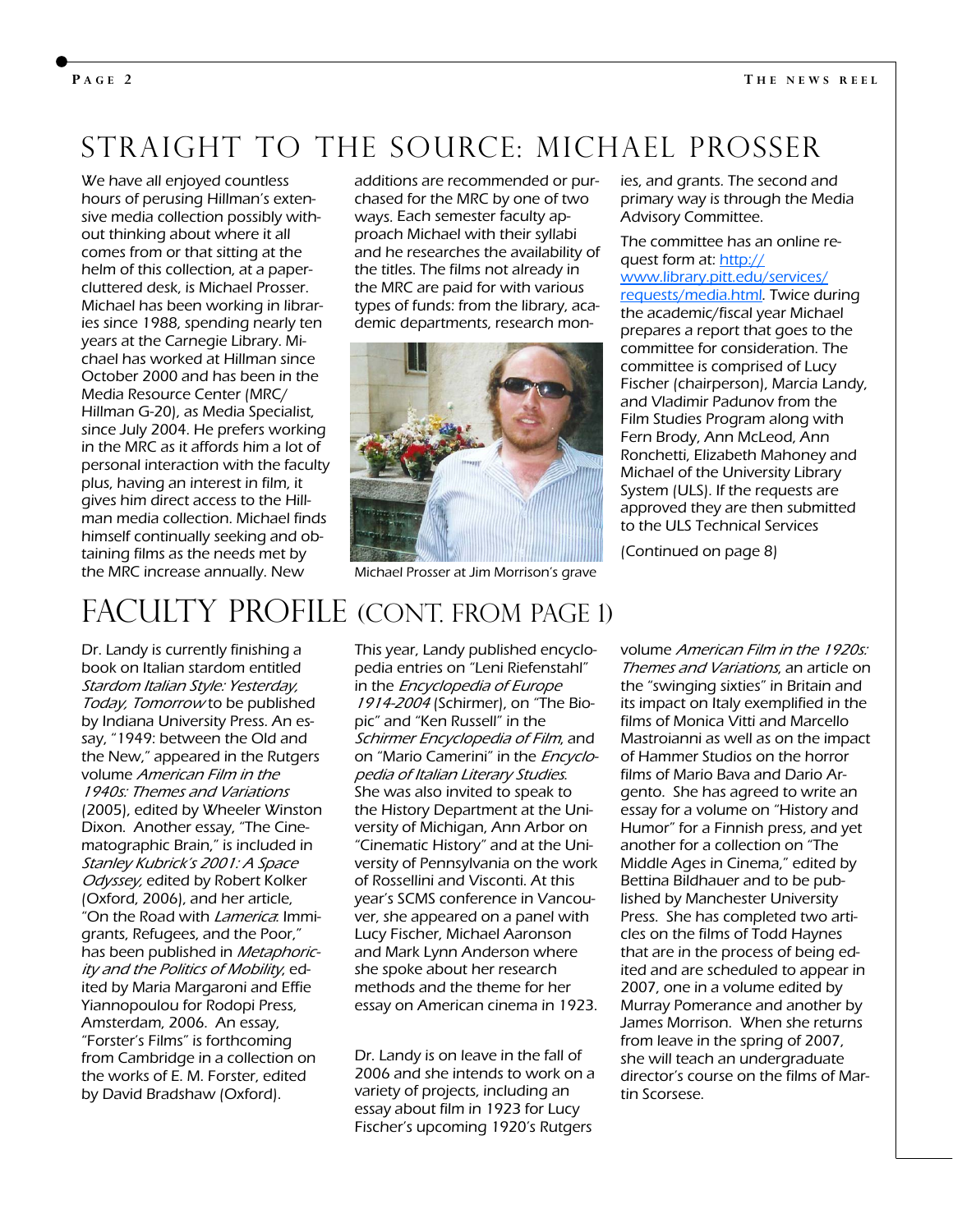#### THE GRADUATE Interview: Amy Villarejo

**Amy Villarejo** is Associate Professor in Film and Director of the Feminist, Gender, & Sexuality Studies Program at Cornell University. She received her B.A. in English from Bryn Mawr College in 1985, an M.A. in English from the University of Pittsburgh in 1991, and a Ph.D. in Critical and Cultural Studies (in the Film Studies Program) from the University of Pittsburgh in 1997.

Nathan Koob is a first year masters student in the University of Pittsburgh's English Department/Film Studies Program. He edits The News Reel, co-organizes The Cinematheque, and is currently copresident of the English Department Graduate Student Organization. In May 2005 he graduated from Oklahoma State University with a Bachelor of Arts degree in English with an emphasis in Film Studies.

Nathan Koob: Could you tell me a bit about your upcoming introductory film book Film Studies: The Basics?

Amy Villarejo: Film Studies: The Basics was commissioned by Routledge for a series of introductory short textbooks in various disciplines (and inter-disciplines). I jumped at the chance to do it in tandem with the course, On Camera: Studies in Film Analysis, which I taught last summer for Cornell's Summer College (for high school students). Since I've come to Cornell, I've mostly taught relatively upper-division courses in film studies. For six or seven years, I taught the two sweeping surveys (much like Pitt's World Film History) for our film majors, one a survey of commercial narrative film from the beginning of time to now, and one a

survey of documentary and experimental film (documentary to 1945 and experimental across the whole sweep of film history). And I also have taught advanced seminars to undergraduate and graduate students, both in film studies and in my other unit, Feminist, Gender, & Sexuality Studies. I hadn't, however, taught any introductory film courses, and I had missed that "aha!" experience that many students have when they first learn to look closely at film.



Dr. Amy Villarejo

Long answer, but *The Basics* came out of the desire to shape that initial encounter students have with the ideas that film studies can generate: expansive, philosophical, theoretical [analysis], however you name it I saw this as my chance to condense the language of formal analysis into a very brief part of what we teach so that the real questions come to the fore. I hope that faculty who now hand out the glossary to Film Art might instead use The Basics to open up issues of film history, film theory, contexts of production, national cinemas, stardom, genre, etc., all of which I treat, however briefly, in the book.

NK: What are your responsibilities as Treasurer of SCMS and how long have you held this position?

AV: Well, Marcia Landy was the treasurer of what was then SCS when I was her graduate student, and she convinced me that writing checks wasn't all that hard! The organization has changed in the past few years (also, of course, in name), so that its financial affairs are really consolidated in the home office in Oklahoma. The treasurer still functions as the oversight person, but my experience so far (in my first year of three) is that the work of the organization is shared by the Executive Council, which meets twice a year to plan the SCMS conference and to do its general business. The former treasurer, Patrice Petro (UW Milwaukee), tidied up the financial house, so I'm free to dive in to other realms, like planning the program for next year's (Chicago) conference.

NK: Do you still have some favorite Pittsburgh restaurants/hangouts?

AV: Ah, Pittsburgh. Of course I miss it, mostly WYEP, which I have to get online now, and an extraordinary community of friends. I suppose I have to admit that I became a Steelers fan in my years there, so this year was sweet in the Super– bowl victory. If anyone wants to send me any bootleg Steelers gear from the Strip, I'll email you my address...

(Continued on page 7)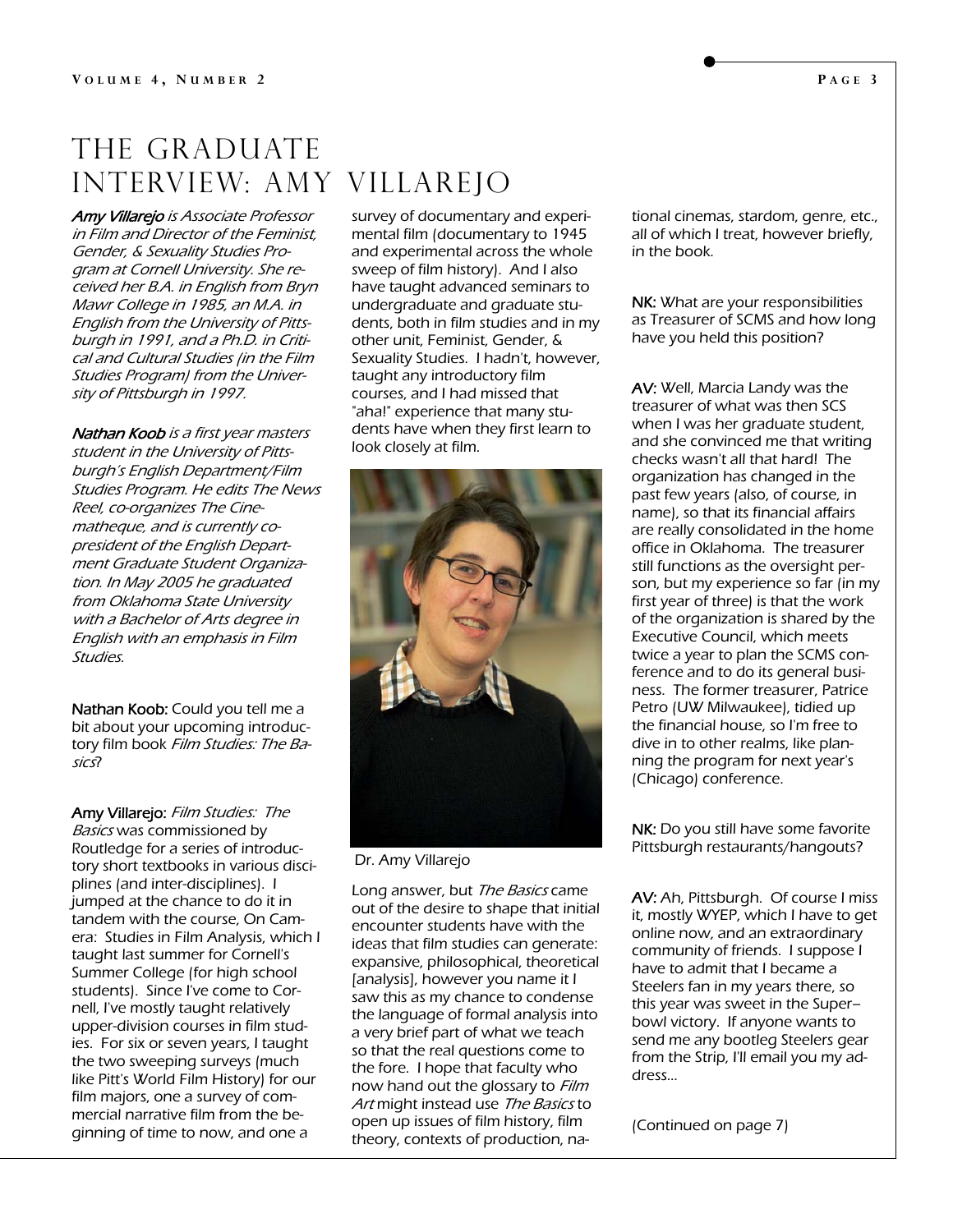#### **P AGE 4**

### Graduate student Activities

Several graduate students relate their recent experiences in presenting their work at national and international conferences.

Tanine Allison will present her paper "'The Next Worst Thing to Being There': Realism in the Contemporary War Film" at the International Conference on Realism and Naturalism in Film Studies, hosted by CUNY in New York City, in May 2006. Allison presented an earlier version of this paper at the March Pittsburgh Film Colloquium as part of the roundtable discussing "The Ontology of the Cinematic Image." The paper examines the technological and ideological uses of realism in recent war films like Saving Private Ryan (1998) and Black Hawk Down (2001). She argues that realism in a material and perceptual sense, guiding the filmmakers' decisions in mise-en-scène and cinematography, was a way of "doing justice" to those who fought and died. Thus, realism does not function merely as an aesthetic choice; rather, it works as an ideologically significant mode connecting the realities of war to memory and justice. The paper also focuses on the films' use of digital special effects and representations of violence and gore.

Amanda Ann Klein presented her paper "The Civilized, the Savage and Al Swearengen: Analyzing the Western Syntax of Deadwood's Opening Credits" at the Society for Cinema and Media Studies in March, 2006. In her paper, she argues that HBO's Deadwood reflects a new trend in television of using an opening credit sequence employing chains of disparate images stressing discontinuities in time These credit sequences are used to set up the broader themes, concerns and narrative goals of a television series, rather than to merely "credit" those who helped to create the show. Klein argues that Deadwood in particular opens with a shorthand of the Western genre's central concerns, namely the archetypal struggle between civilization and savagery, in order to highlight its own deviance from this classic model. Her talk concluded with an analysis of Deadwood's primary heroes (Wild Bill Hickock, Seth Bullock and finally Al Swearengen) as one way of showing how the series breaks down the binary oppositions found in the classic Western.

Allison Patterson presented her paper entitled "To Think, To Eat, To Speak: The 'Language' of Jan Svankmajer's Surrealist Cinema" at SCMS in Vancouver, Canada in March, 2006. She argues that surrealist cinema, it has been said, was inaugurated with the slice of an eye, which is an object as well as an "I." Bunuel and Dali's Un Chien Andalou (1929) performs both a visual violation and a violation of vision, suggesting that only through this violence to the subject and to the notion of subjectivity may the spectator see. Half a century later, Jan Svankmajer's "Alice" of Neco z Alenky (1987) insists to her audience: "You must close your eyes; otherwise, you won't see anything." When Alice speaks, we see only her mouth in extreme close-up. If surrealist cinema began in the slash of the eye, it persists in the slash that is the mouth in the work of "militant surrealist" Jan Svankmajer. Andre Breton's appropriations from Marx – "transform the world" – and from Rimbaud – "Change life" – persist in Svankmajer's discussion of his own work and in his films. Yet despite his references to Breton's writing, Svankmajer's "militant surrealism" is less Breton's surrealism than it is George Bataille's, and equally Antonin Artaud's.

Rick Warner presented his paper "Re/search in the Form of Spectacle: Montage and Memory in Late Godard" at the annual SCMS conference. In this paper, Rick situates Godard in the context of debates about "old" and "new" technologies of image making. Looking at his video essays and films of the past two decades. Rick's argument is that Godard, despite his pronouncements of cinema's death, is just as concerned with anticipating the emergence of "a form that thinks," regardless of its technical support.

Kara Anderson presented her paper "Ahead of His Time: Buster Keaton's The Playhouse and Virtual Reality" at SCMS in March. She argues that one of the key differences between Buster Keaton's The Playhouse and Sherlock Jr. is that the former is a short slapstick comedy, while the latter is a feature-length narrative comedy, and it has been documented that Keaton was pressured to change to a narrative form by outside forces. However, this essay will argue that the non-narrative tendency of The Playhouse is more relevant to current anxieties regarding emerging virtual reality technologies. Drawing on previous scholarship discussing Keaton's attitude toward technology, theories of the disruptive nature of the gag, and theories of new media and interactivity, this essay makes the claim that, paradoxically, Keaton's early slapstick films provide a better model for understanding virtual reality than more recent films

(Continued on page 7)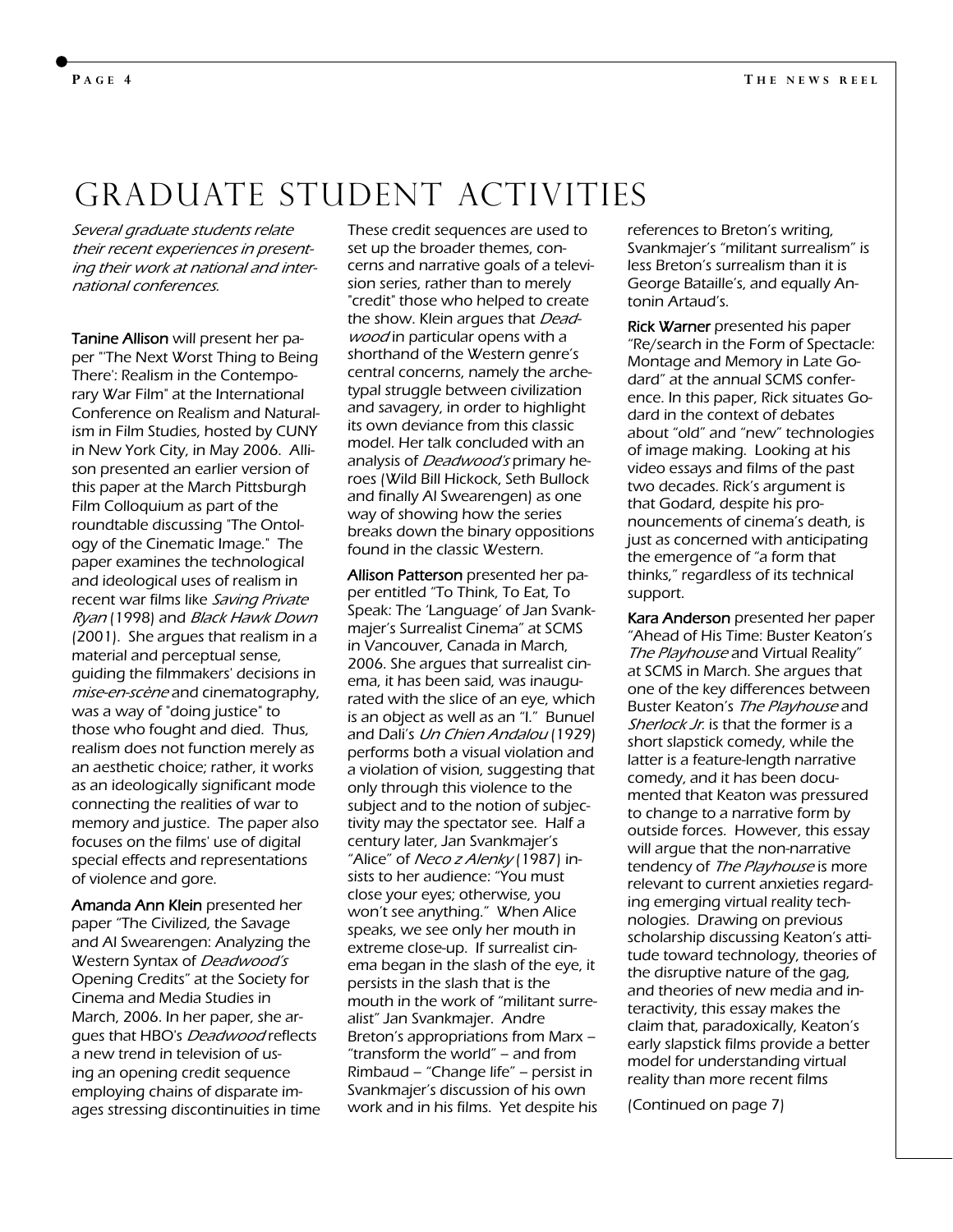# Our higher faculties

These faculty members have shared some of their most recent accomplishments.

Lucy Fischer recently traveled to Paris to present a paper on Agnes Varda's personal documentary The Gleaners at a conference on The Feminist Avant-Gardes sponsored by the Research Center of the University of Florida. There, she was thrilled to meet Varda as well. She also chaired a panel on American film of the 1920s at the meeting of the Society for Cinema and Media Studies. She is presently editing two books: Teaching Film for the Modern Language Association (with Patrice Petro) and American Cinema of the 1920s: Themes and Variations for Rutgers University Press. Colleagues Marcia Landy and Mark Lynn Anderson are contributing to the latter volume as well as former doctoral student (and now Assistant Professor at the University of Oregon) Michael Aronson. Next fall she will teach a new course on Authorship and the Cinema which focuses not only on the controversy over *auteurism* but on the figure of the writer in cinema.

Neepa Majumdar presented her paper "Immortal Story or Nightmare? Dr. Kotnis Between Art and Exploitation" at the Society for Cinema and Media Studies Conference in Vancouver, Canada in March, 2006. She won a Hewlett grant to attend the Fourth International Women and the Silent Screen conference in Guadalajara, Mexico in June 2006 and will deliver her paper entitled "Sulochana and the Emergent discourse of film stardom in 1920s Indian cinema." She was also invited to present "Film Fragments, Documentary History, and Colonial Indian Cinema" at an international conference on "The Social and Material Life of Indian Cinema" organized by the Cinema Studies department at New York University in April 2006. She was also invited to lecture at the "Cinema South Asia" conference organized by the South Asia Center at the University of Pennsylvania in March 2006 where she presented "Immortal Story or Nightmare? Dr. Kotnis Between Art and Exploitation."

Adam Lowenstein delivered a paper entitled "America, Land of the Dead: Cinema, Trauma, and Temporality" at the 31st Annual Film and Literature Conference at Florida State University in February 2006; the conference's special topic this

year was "Documenting Trauma, Documenting Terror." At the Society for Cinema and Media Studies Conference in March 2006 (held in Vancouver, Canada), he delivered the paper "Bazin and Barthes: The Surrealism of the Photographic Image," and provided a response to a panel entitled "The Geopolitics of Art Cinema: Postwar Cinema, History, and the Political Image." His recently published book, Shocking Representation: Historical Trauma, National Cinema, and the Modern Horror Film, was featured among the new and noteworthy scholarly books in the Chronicle of Higher Education (January 6, 2006). An author interview with Lowenstein concerning the book can be found at the Columbia University Press website: [http:/](http://www.columbia.edu/cu/cup/publicity/authorinterviews.html)/

[www.columbia.edu/cu/cup/](http://www.columbia.edu/cu/cup/publicity/authorinterviews.html) [publicity/authorinterviews.htm](http://www.columbia.edu/cu/cup/publicity/authorinterviews.html)l

Mark Lynn Anderson has a forthcoming piece on silent film star Mabel Normand. The citation is "Reading Mabel Normand's Library," Film History 18:2 (Summer 2006): 209-221. This issue of Film History is a special issue on Women and The Silent Screen. It should be out in May or June.

# FROM THE FILM VAULT

Here is a list of some recent Acquisitions to the Media Resource Center

#### <sup>2046</sup>(Wong, 2004)

8 1/2 Women (Greenaway, 1999)

Affaire de femmes/ Story of Women (Chabrol, 1988)

Baadasssss! (Peebles, 2003)

Bandera/ The Flag (Achnas, 2002)

Can Dialectics Break Bricks?/ La Dialectique Peut-elle Casser des Briques? (Gee, 1973)

La Chambre Verte/ The Green Room (1978)

Crumb (Zwigoff, 1994)

Deseo/ Beyond Desire (Vera, 2002)

Eraserhead (Lynch, 1977)

Fast, Cheap & Out of Control (Morris, 1997)

Histoire de Marie et Julien/ The Story of Marie and Julien (Rivette, 2003)

In Einem Jahr mit 13 Monden/ In a Year With Thirteen Moons (Fassbinder, 1978)

Jungfrauenmaschine/ Virgin Machine (Truet, 1988)

Kabhi Khushi Kabhie Gham/ Happiness & Tears (Johar, 2001)

Lugar en el Mundo/ A Place in the World (Aristarain, 1992)

Navajo Joe (Corbucci, 1966)

Oni Srazhalis Za Rodinu (Bondarchuk, 1975)

Ridicule (Leconte, 1996)

S'en Fout la Mort/ No Fear No Die (Denis, 1990)

Tai Tai Wan Sui/ Long Live My Wife (Wang, 1968)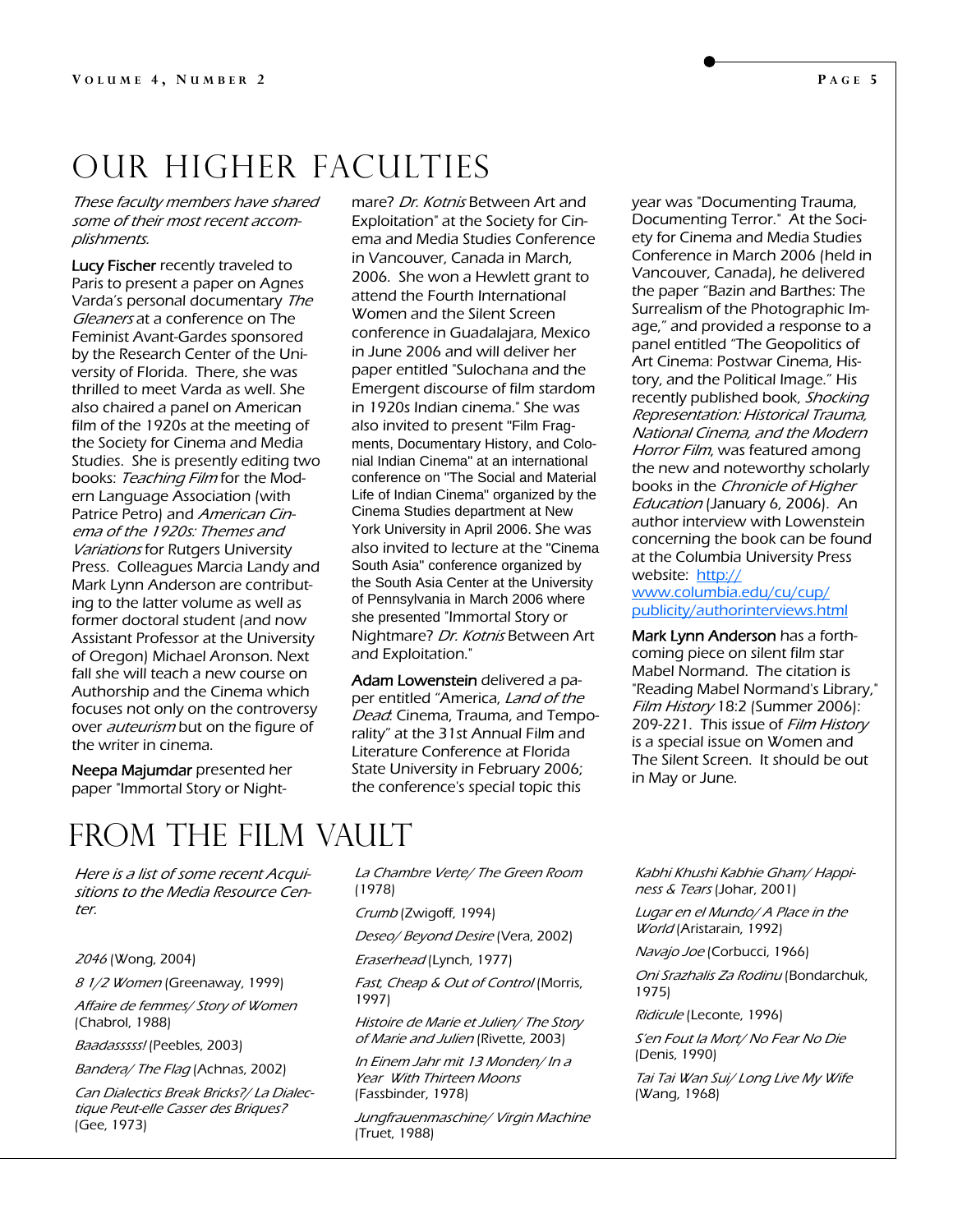# The film crew: JENNIFER FLORIAN

Always willing to greet people with a smile along with a plentiful helping of candy, the Film Program's new Administrative Assistant, Jennifer Florian, can assist in solving many departmental dilemmas that arise in the lives of both film students and faculty. She already knows almost all there is to know about the program and how it functions. Some may remember her from her previous job in the English Department office, so those who miss her downstairs should be comforted to know that she has not left- -merely ascended. Jen and Andrea Campbell, the former Administrative Assistant for the Film Program, were great friends who would often carpool and meet for lunch. Their close relationship gave them the desire to work together and each knew the other's position inside and out, making Jen a more than adequate fit for the program after Andrea's untimely death. In order to gain this new position Jen was

required to pass through the rigorous hiring process against other highly qualified applicants. Due to her experience and qualifications Jen landed at the top of the list. Among her official duties she is involved in planning program activities, enrolling students, schedul-



Jennifer Florian

ing classes, updating the department website, handling the budget and last, but certainly not least, acting as production manager of The News Reel.

Jen loves her job and talks very highly of Program Director Lucy Fischer. "She's the best boss anybody could have. There's nothing bad I could say about Lucy; she's terrific." While she does take classes at the University of Pittsburgh, Jen does not have a specific focus on film studies. Her goal is to eventually become a mortician and she takes business classes so that she can open her own funeral home. However, she does think that films are "cool" and thinks she might definitely develop an interest in them, once she manages to clear all the clutter off her desk. Some of her favorite films are Fried Green Tomatoes and The Shop Around the Corner, and she finds a guilty pleasure in romantic comedies. For those who have not yet had the chance to meet Jen, head up to CL 624 in order to say hello and introduce yourselves.

# WHAT'S NEW?: BELLEFIELD HALL AUDITORIUM

Bellefield Hall (315 Bellefield Ave.) now sports an impressive screening facility which includes two permanently installed 35mm projectors, though it does not have a permanently installed 16mm projector. The auditorium is capable of seating around five hundred people. This new screening facility includes the option of using platter projection. Platter projection, one of two ways to screen a film, allows for the combination of up to four or five reels at a time and eliminates the need for reel changing during the screening itself. The only drawback to this system is that the film has to be cut and spliced together. Archives obviously do not allow the cutting of

their film reels so in showing archive prints the projectionist must switch from one projector to the other, which creates a need for two projectors in the production booth. The new production booth in the Bellefield Hall auditorium was designed by Todd Ament who runs and owns his own drive-in movie theater.



Bellefield Hall

It is important that the projectors be used consistently because, as Vladimir Padunov (Associate Director of the Film Studies Program) states, "The worst thing you can do is not use a projector." Last semester the Francophone African film series organized by Roberta Hatcher was held in the new Bellefield Hall auditorium. Future events include the  $8<sup>th</sup>$ annual Russian Film Symposium in May, information for which can be found a[t www.rusfilm.pitt.ed](http://www.rusfilm.pitt.edu/)u. Work is currently being done in an effort to install a Dolby 5 Surround Sound System which is just one of possible future updates that will make the Bellefield Hall auditorium better than ever.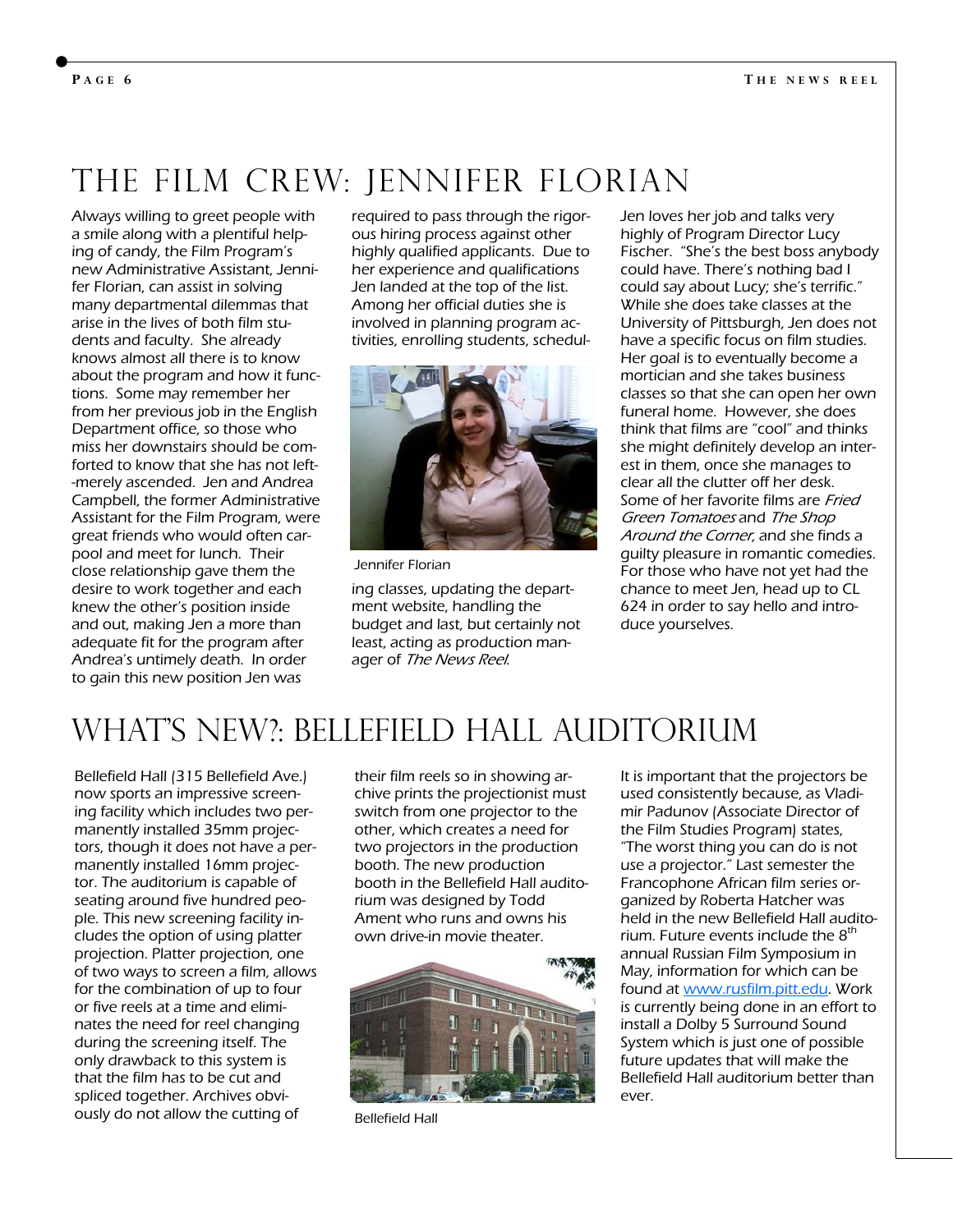#### Graduate Student Activities (Cont. from page 4)

such as eXistenZ (1999) and The Matrix (1999) that portray it directly. Keaton's tendency to nonnarrative structures is similar to the breakdown in narrative that occurs in interactive virtual reality technology. Whether the reign of the narrative film is coming to an end remains to be seen; however, Keaton's film reminds us that the virtual, if not the digital, has always been with us, and is a useful model for thinking through the confusion that results when one world can't be distinguished from another.

Kyle Stevens presented his paper entitled, "The Invisible Face: Darwin, Muensterberg and the Close-Up" at the SCMS conference. In The Photoplay: A Psychological Study, Hugo Muensterberg declares that "To picture emotions must be the central aim of the photoplay" (99). Stevens argues that cinema studies has not followed this itinerary—at least not

in its creation of myths and explanations for cinema's emergence—but it is in that spirit that this paper positions Charles Darwin's The Expression of Emotion in Man and Animals as a progenitor of cinema. This move indicates that a modern desire to see the expressive face may have been significant to cinema's emergence and highlights questions that have gone uninterrogated regarding film's ability to represent emotion, or rather, what we understand emotion to be via such representations. Muensterberg's excitement about the cinema, and particularly the close-up, is founded in his notion that the new medium will render inner, mental states and phenomena visible, and hopefully, legible. He says, "But even memory, attention, and imagination do not tell the whole story of our inner mind. The core of man lies in his feelings and emotions. As soon as

the photoplay moves along its own way, the expression of feelings and emotions will come to the foreground." While Muensterberg celebrates this curious blur between the image and the spectator, expression and emotion, in The Expression of Emotion, Darwin seeks to theorize looking at expression more critically. His own project is to ask  $why$ an expression is what it is, in evolutionary terms; yet his use of photographic evidence provides an interesting place to start asking why expression functions as it does for the spectator. Beginning with Darwin begs the question by what visual auscultation on a screen image, which could only be labeled an expression, comes to encompass the feelings and qualia that are subjective and technically incapable of being represented in space and time—the tools at cinema's disposal.

# THE GRADUATE (CONT. FROM PAGE 3)

NK: Congratulations on winning the 2005 Katherine Singer Kovacs book award. When publishing this book, Lesbian Rule: Cultural Criticism and the Value of Desire, did you encounter any problems that might be useful for graduate students to know about before they try to get published?

AV: Thanks: it was a real honor. I had good advice about publishing all along. I'll pass it on: talk to publishers, and early on. Set up meetings with editors at conferences to discuss your work and their acquisitions plans. Read the new books in film studies (and media studies and cultural studies and...) so that you have a strong sense of the

field to which you'll contribute. And so on. I'm worried about my junior colleagues who haven't shown their work to anyone but their dissertation committee members and who revise without any guidance from readers or editors; they end up with manuscripts that require revision all over again. We're lucky to have a great group of editors at NYU, Duke, Minnesota, Routledge, Rutgers: all the presses that produce top books on film.

NK: Do you have any films you find are essential to film studies, or maybe just some favorites?

AV: Oh god, I'm reluctant to do essentials or favorites: it's too reminiscent of the breathless trivia game that passes for cinephilia at the end of my lectures (Uh, professor, have you seen...? Do you like...?). I'll tell you that I'm about to write for *Cinema Journal* on a fantastic Brazilian film called Bus 174 (which uses TV footage in fascinating ways and has put me on to TV in Brazilian films). And I'm also thinking about Brokeback Mountain in connection with Laramie and Matthew Shepard for a short dossier for Screen. There are enduring and remarkable films to which I return over and again, but you probably know those inside out!